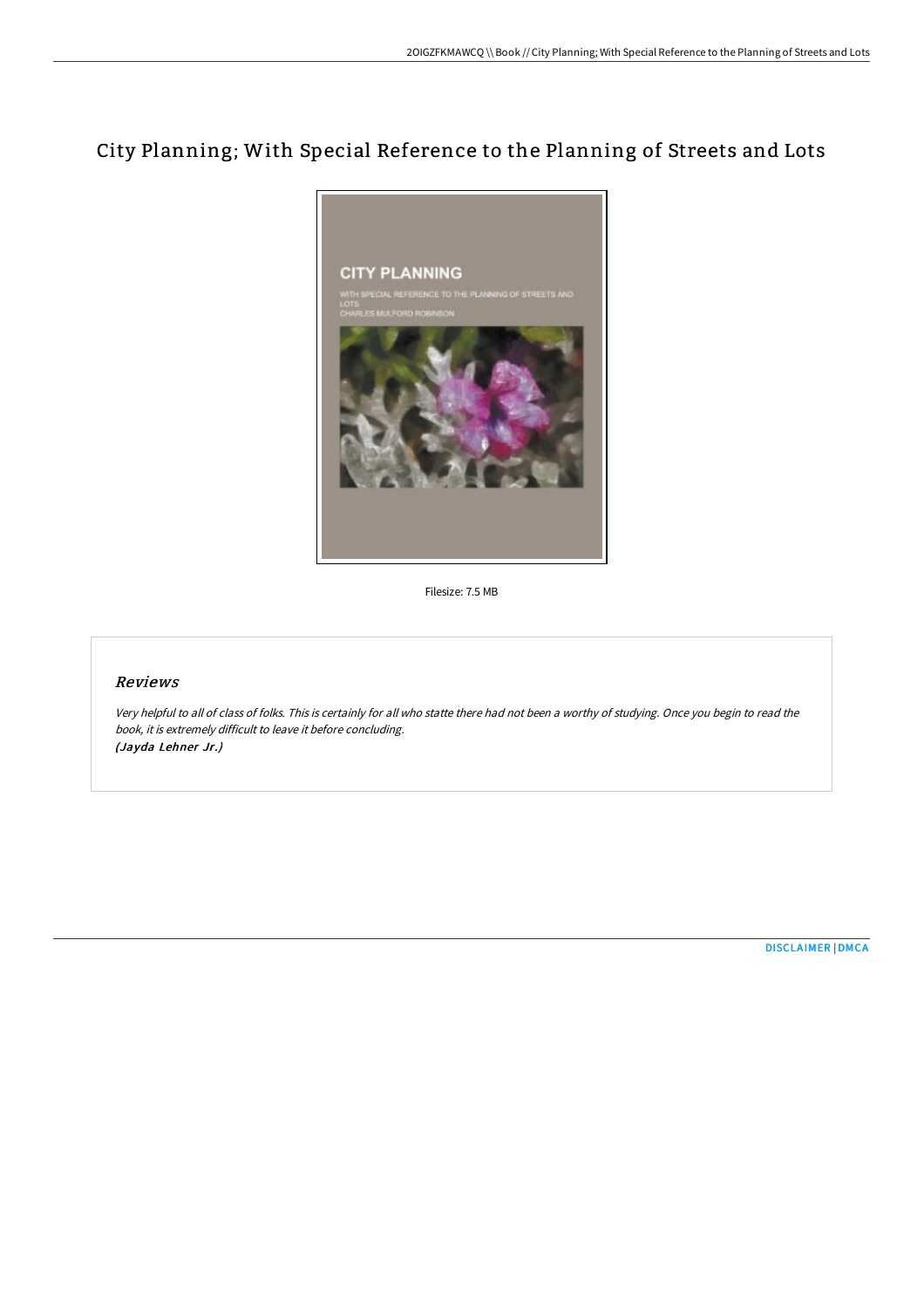### CITY PLANNING; WITH SPECIAL REFERENCE TO THE PLANNING OF STREETS AND LOTS



Theclassics.Us, United States, 2013. Paperback. Book Condition: New. 246 x 189 mm. Language: English . Brand New Book \*\*\*\*\* Print on Demand \*\*\*\*\*.This historic book may have numerous typos and missing text. Purchasers can usually download a free scanned copy of the original book (without typos) from the publisher. Not indexed. Not illustrated. 1916 edition. Excerpt: . CHAPTER XIX THE ZONING OR DISTRICTING SYSTEM GIVEN a centralized control over any land which the city plan ought to include, given the right of excess condemnation and other powers to facilitate and cheapen the accomplishment of large improvement schemes, and there still remains an authority which city planners covet. This is the privilege of establishing different restrictions in different parts of the same city. It is the opportunity to recognize in law and ordinance the plain truth that all parts of the city are not, and do not want to be, alike, that they have different work to do, different functions to perform, and need different rules for the regulation of their development. In favour of the granting of this wish are its apparent basis of common sense and the fact that city planners covet the authority, not for their own benefit, but to render more practicable and attainable the plans they have made for the city s betterment. Seemingly opposed to the granting of the wish, as far as American cities are concerned, is the guarantee of equality by the Federal Constitution. That guarantee limits the city s police power. Under the police power, a city can enforce such measures as will promote the public welfare, only in so far as equality is not disturbed and the Constitution thereby violated.1 The guarantee means, then, that any legislative discriminations or classifications must be justified by differences of status, act, or occupation corresponding...

Read City Planning; With Special [Reference](http://albedo.media/city-planning-with-special-reference-to-the-plan.html) to the Planning of Streets and Lots Online  $\mathbf{E}$ [Download](http://albedo.media/city-planning-with-special-reference-to-the-plan.html) PDF City Planning; With Special Reference to the Planning of Streets and Lots